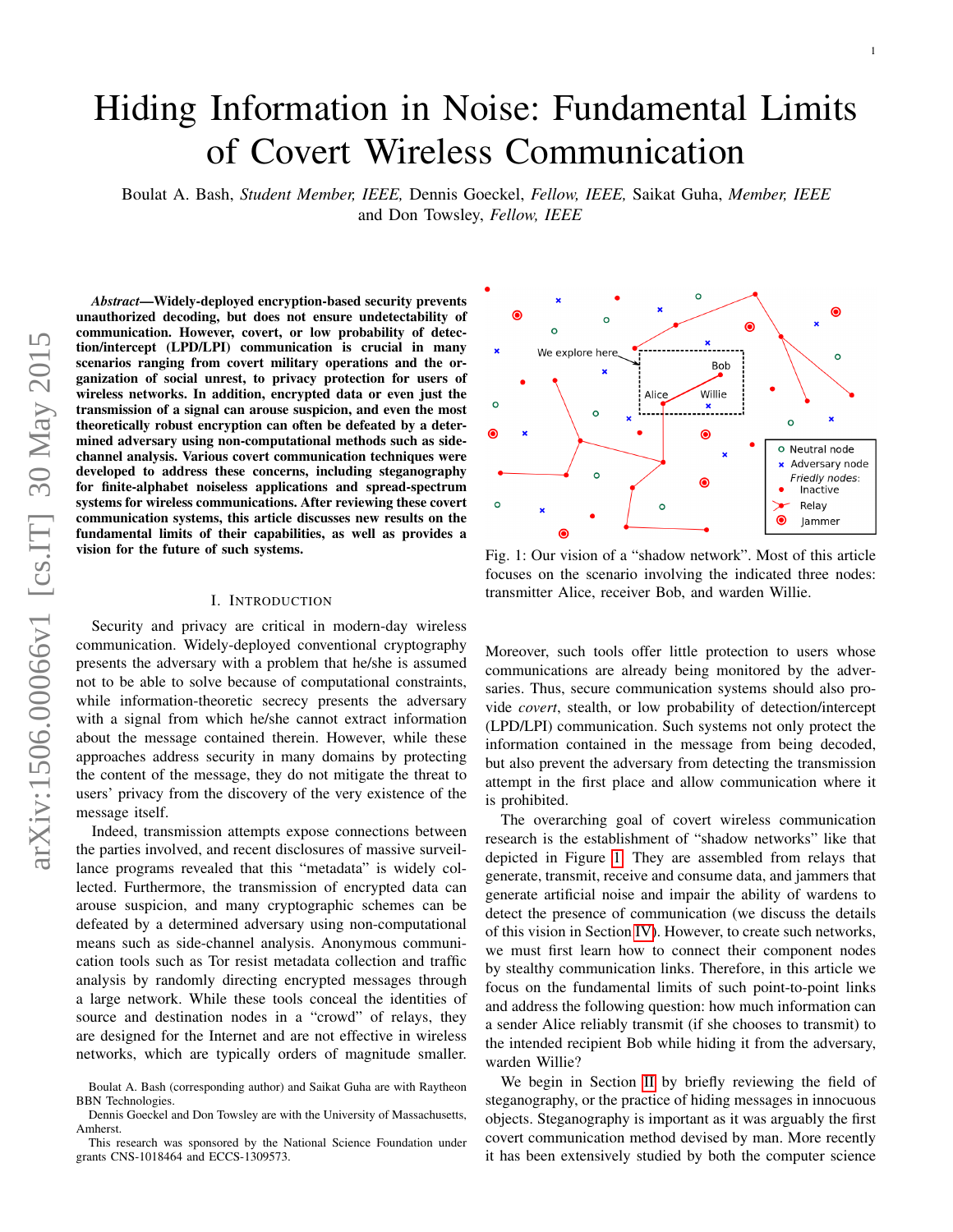and information theory communities in the context of hiding information in digital media. However, since steganography enables covert communication only at the *application layer*, its analysis has limited use for *physical layer* covert communication techniques such as spread-spectrum. Therefore, in Section [III](#page-1-1) we examine the fundamental limits of covert communication over analog radio-frequency (RF) channels, where the information is hidden in the channel artifacts such as additive white Gaussian noise (AWGN), as well as digital communication channels, and briefly touch upon the covert broadcast scenario at the end of the section. We conclude in Section [IV](#page-5-0) with a discussion of shadow networks and ongoing research in jammer-assisted covert communication.

## II. STEGANOGRAPHY

<span id="page-1-0"></span>Covert communication is an ancient discipline: a description of it is given by Herodotus circa 440 BCE in *The Histories*, an account of the Greco-Persian Wars: in Chapter 5 Paragraph 35, Histiaeus shaves the head of his slave, tattoos the message on his scalp, waits until the hair grows back, and then sends the slave to Aristagoras with instructions to shave the head and read the message that calls for an anti-Persian revolt in Ionia; in Chapter 7 Paragraph 239, Demaratus warns Sparta of an imminent Persian invasion by scraping the wax off a wax tablet, scribbling a message on the exposed wood, and concealing the message by covering the tablet with wax. This practice of hiding sensitive messages in innocuous objects is known as *steganography*.

Modern digital steganography conceals messages in finitelength, finite-alphabet *covertext* objects, such as images or software binary code. Embedding hidden messages in covertext produces *stegotext*, necessarily changing the properties of the covertext. The countermeasure for steganography, *steganalysis* (an analog of cryptanalysis for cryptography), looks for these changes. Covertext is usually unavailable for steganalysis (when it is, steganalysis consists of the trivial comparison between the covertext and the suspected stegotext). However, Willie is assumed to have a complete statistical model of the covertext. The amount of information that can be embedded without being discovered depends on whether Alice also has access to this model. If she does, then *positive-rate steganography* is achievable: given an  $O(n)$ -bit<sup>[1](#page-1-2)</sup> secret "key" that is shared with Bob prior to the embedding,  $\mathcal{O}(n)$  bits can be embedded in an  $n$ -symbol covertext without being detected by Willie [\[1,](#page-5-1) Chapter 13.1].

Recent work focuses on the more general scenario where the complete statistical model of the covertext is unavailable to Alice. Then, Alice can safely embed  $\mathcal{O}(\sqrt{n}\log n)$  bits by modifying  $\mathcal{O}(\sqrt{n})$  symbols out of *n* in the covertext, at the cost of pre-sharing  $\mathcal{O}(\sqrt{n}\log n)$  secret bits with Bob. Note that this *square root law of digital steganography* yields *zero-rate steganography* since  $\lim_{n\to\infty} \frac{\mathcal{O}(\sqrt{n}\log n)}{n} = 0$ bits/symbol. The proof is available in Chapter 13.2.1 of the review of pre-2009 work in digital steganography [\[1\]](#page-5-1). More recent work shows that an *empirical* model of covertext suffices to break the square root law and achieve positiverate steganography [\[2\]](#page-5-2). Essentially, while embedding at a positive rate lets Willie obtain  $\mathcal{O}(n)$  stegotext observations (enabling detection of Alice when statistics of covertext and stegotext differ), the increasing size  $n$  of the covertext allows Alice to improve her covertext model and produce statisticallymatching stegotext.

However, steganography is inherently an application layer covert communication technique. As such, the results for steganography have limited use in physical layer covert communication. First, analysis of the steganographic systems generally assumes that stegotext is not corrupted by a noisy channel. Second, the generalization of the results for steganographic systems is limited because of their finite-alphabet discrete nature. Third, by embedding the hidden messages, Alice *replaces* part of the covertext. While this effectively enables the recent positive rate steganography methods [\[2\]](#page-5-2), it cannot be done in standard communication systems unless Alice controls Willie's noise source. Finally, the most serious drawback of using steganography for covert communication is the necessity of transmitting the stegotext from Alice to Bob—a potentially unrealizable requirement when all communication is prohibited. We thus consider physical layer covert communication that employs channel artifacts such as noise to hide transmissions.

## <span id="page-1-1"></span>III. PHYSICAL LAYER COVERT COMMUNICATION

We begin the investigation of physical layer covert communication by considering RF wireless communication. Since its emergence in the early 20th century, protecting wireless RF communication from detection, jamming and eavesdropping has been of paramount concern. *Spread spectrum* techniques, devised between the two world wars to address this issue, have constituted the earliest and, arguably, the most enduring form of physical layer security.

## *A. Spread Spectrum Communication*

Essentially, the spread spectrum approach involves transmitting a signal that requires a bandwidth  $W_M$  on a much wider bandwidth  $W_s \gg W_M$ , thereby suppressing the power spectral density of the transmission below the noise floor. Spread spectrum systems provide both a covert communication capability as well as resistance to jamming, fading, and other forms of interference. A comprehensive review of this field is available in [\[3\]](#page-5-3). Typical spread spectrum techniques include *direct sequence* spread spectrum (DSSS), *frequency-hopping* spread spectrum (FHSS), and their combination.

When Alice uses DSSS, she multiplies the signal waveform by the *spreading sequence*—a randomly-generated binary waveform with a substantially higher bandwidth than the original signal. The resulting waveform is thus "spread" over a wider bandwidth, which reduces the power spectral density of the transmitted signal. Bob uses the same spreading sequence to de-spread the received waveform and obtain the original signal. The spreading sequence is exchanged by Alice and

<span id="page-1-2"></span><sup>&</sup>lt;sup>1</sup>We use the *Big-O* notation in this article, where  $\mathcal{O}(f(n))$  denotes an asymptotic upper bound.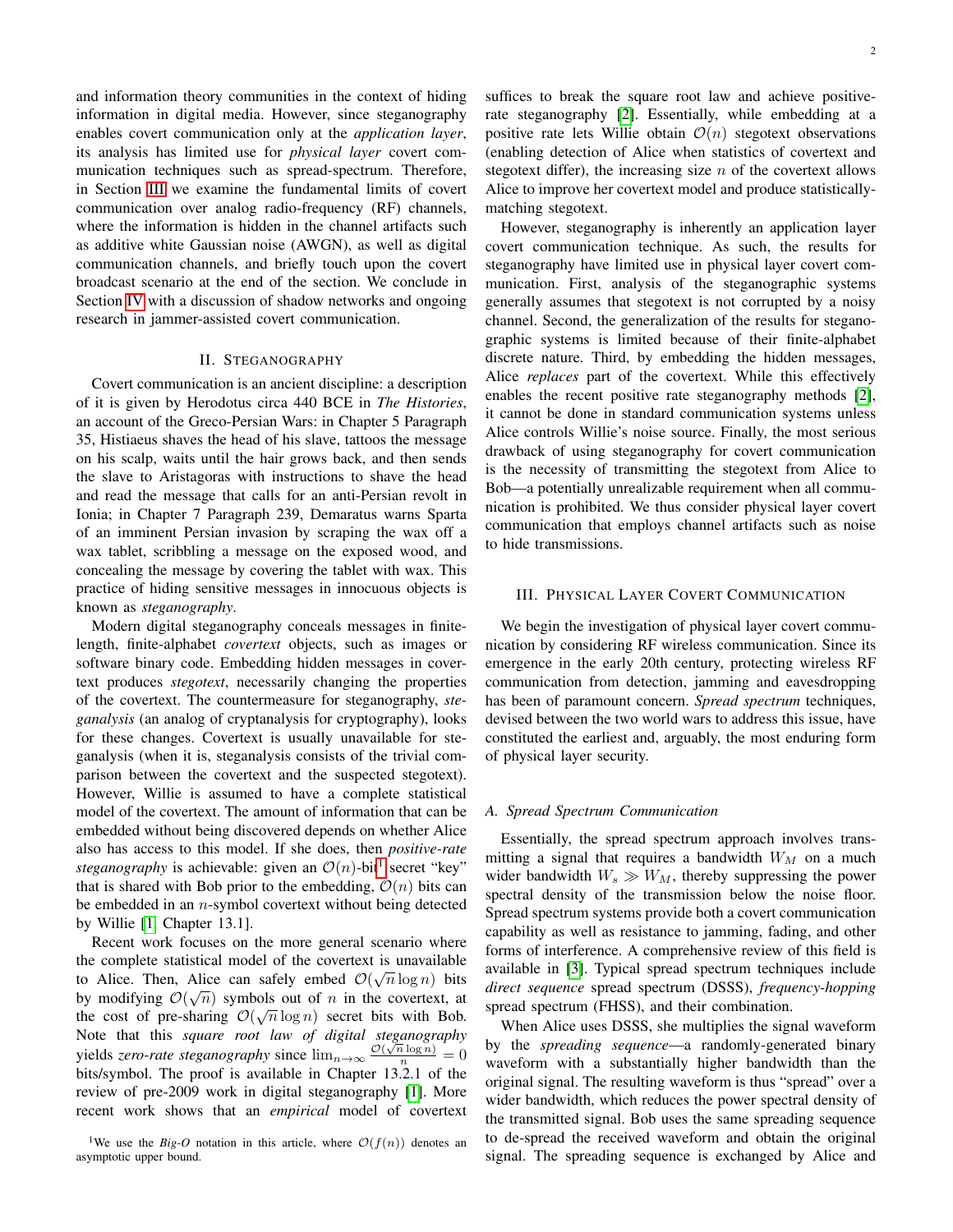<span id="page-2-1"></span>

Fig. 2: Spread spectrum techniques.

Bob prior to transmission and is kept secret from Willie.<sup>[2](#page-2-0)</sup> Outside of security applications, the use of *public* uncorrelated spreading sequences between transmitter/receiver pairs enables multiple access; DSSS thus forms the basis of code-division multiple access (CDMA) protocols used in cellular telephony. The operation of DSSS is illustrated in Figure [2\(a\)](#page-2-1).

When Alice uses FHSS, she re-tunes the carrier frequency for each transmitted symbol. However, like the spreading sequence in DSSS, the frequency-hopping pattern is also randomly generated and secretly shared between her and Bob prior to the transmission. FHSS can be combined with orthogonal frequency-division multiplexing (OFDM), enabling the use of multiple carrier frequencies. To further reduce the average transmitted symbol power, FHSS can be used with *time-hopping* techniques that randomly vary the duty cycle (the time-hopping pattern is also secretly pre-shared between Alice and Bob prior to the transmission). The operation of FHSS with OFDM and time-hopping is illustrated in Figure [2\(b\)](#page-2-1).

Although spread spectrum architectures are well-developed, the analytical evaluation of covert communication has been sparse. A. Hero studied secrecy as well as undetectability [\[4\]](#page-5-4) in a multiple-input multiple-output (MIMO) setting, focusing on the signal processing aspects. He recognized that covert communication systems are constrained by average power, and noted the need to explore the fundamental informationtheoretic limits in the conclusion of his work. In fact, knowledge of the limits of any communication system is important, particularly since modern coding techniques (such as Turbo codes and low-density parity check codes) allow 3G/4G cellular systems to operate near their theoretical *channel capacity*, the maximum rate of reliable communication that is unconstrained by the security requirements. However, while the secrecy portion of [\[4\]](#page-5-4) has drawn significant attention, the covert communication portion has been largely overlooked until our work on the square root limit of covert communication that we discuss next. We note that the fundamental results that follow apply not only to the classical spread-spectrum systems, but also to the modern covert communication proposals that rely on channel noise and equipment imperfections to hide communications (as is done, in, e.g., [\[5\]](#page-5-5)).

# <span id="page-2-4"></span>*B. Square Root Law for Covert Communication over AWGN Channels*

Spread spectrum systems allow communication where it is prohibited because spreading the signal power over a large time-frequency space substantially reduces Willie's signal-tonoise ratio (SNR). This impairs his ability to discriminate between the noise and the information-carrying signal corrupted by noise. Here we determine just how small the power has to be for the communication to be fundamentally undetectable, and how much covert information can be transmitted reliably.

Consider an additive white Gaussian noise (AWGN) channel model where the signaling sequence is corrupted by the addition of a sequence of independent and identically distributed zero-mean Gaussian random variables with variance  $\sigma^2$ . This is the standard model for a free-space RF channel. Suppose that the channels from Alice to Bob and to Willie are subject to AWGN with respective variances  $\sigma_b^2 > 0$  and  $\sigma_w^2 > 0$ ,<sup>[3](#page-2-2)</sup> as illustrated in Figure [3\(a\)](#page-3-0). Let *channel use* denote the unit of communication resource—a fixed time period that is used to transmit a fixed-bandwidth signal—and let  $n$  be the total number of channel uses available to Alice and Bob (e.g.,  $n = W_s T_s$  in Figure [2\(b\)](#page-2-1)). Willie's ability to detect Alice's transmission depends on the amount of total power that she uses. Let's intuitively derive<sup>[4](#page-2-3)</sup> Alice's power constraint assuming that Willie observes these  $n$  channel uses. When Alice is not transmitting, Willie observes AWGN with total power  $\sigma_w^2 n$  over *n* channel observations on average. By standard statistical arguments, with high probability, observations of the total power lie within  $\pm c\sigma_w^2\sqrt{n}$  of this average, where c is

<span id="page-2-0"></span><sup>2</sup>While an exchange of a secret prior to covert communication is similar to a key exchange in symmetric-key cryptography (e.g., one-time pad), an important distinction is that public-key cryptography techniques cannot be used to exchange this secret on a channel monitored by Willie without revealing the intention to communicate.

<span id="page-2-2"></span><sup>&</sup>lt;sup>3</sup>If the channel from Alice to Bob is noiseless ( $\sigma_b^2 = 0$ ) and the channel from Alice to Willie is noisy ( $\sigma_w^2 > 0$ ), then Alice can transmit an infinite amount of information to Bob; if the channel from Alice to Willie is noiseless  $(\sigma_w^2 = 0)$ , then covert communication is impossible.

<span id="page-2-3"></span><sup>&</sup>lt;sup>4</sup>The formal proof is in [\[6,](#page-5-6) Section III].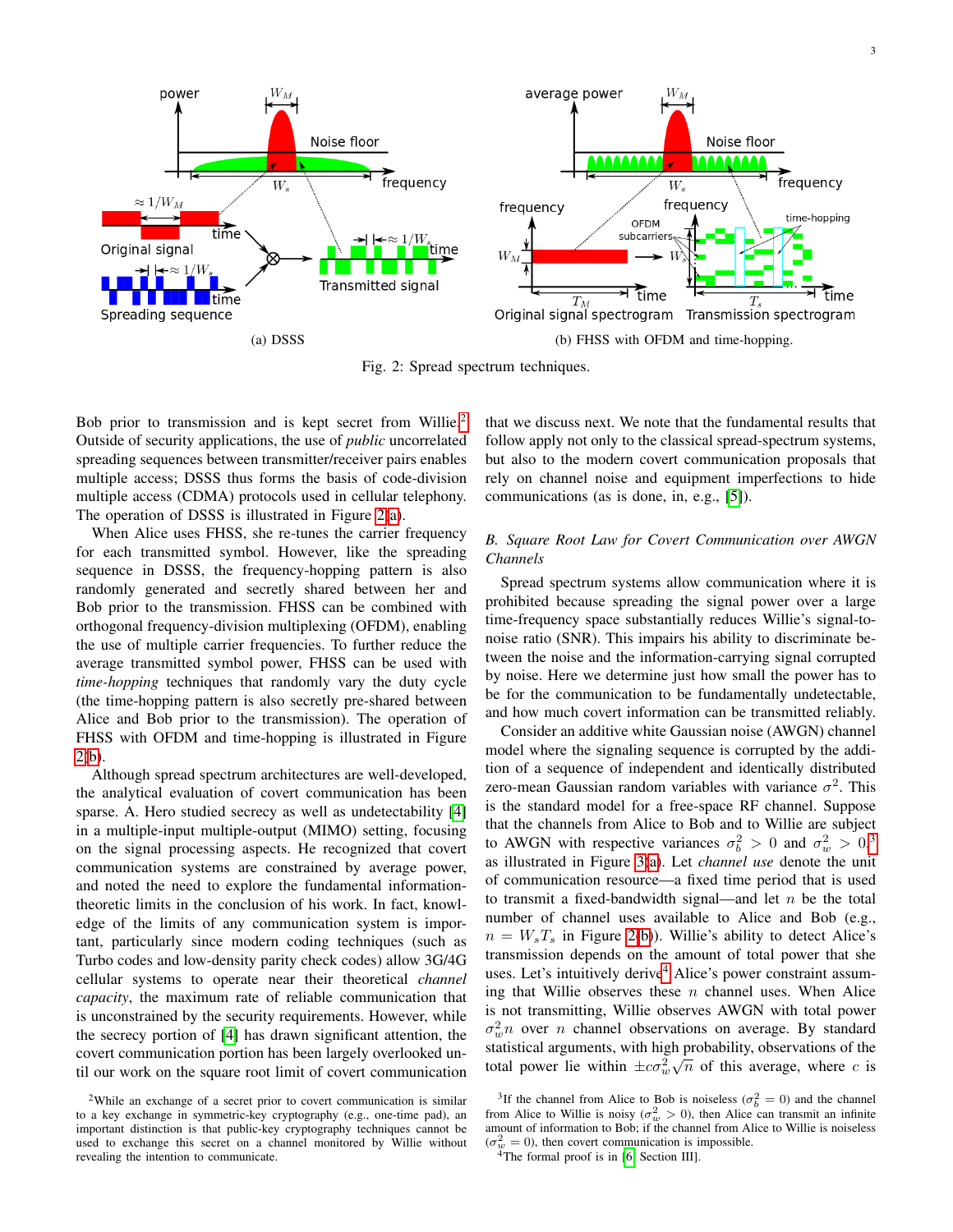<span id="page-3-0"></span>

Fig. 3: Channel models.

a constant. Since Willie observes Alice's signal power when she transmits in addition to the noise power, to prevent Willie from getting suspicious, the total power that Alice can emit over *n* channel uses is limited to  $\mathcal{O}(\sigma_w^2 \sqrt{n})$ ; otherwise her transmission will be detected (in fact, a standard radiometer suffices for Willie to detect her if she emits more power, provided  $\sigma_w^2$  is known<sup>[5](#page-3-1)</sup>). This allows her to reliably transmit  $\mathcal{O}(\sigma_w^2\sqrt{n}/\sigma_b^2)$  covert bits to Bob in *n* channel uses, but no more than that [\[6\]](#page-5-6). Note that, just like the steganographic square root law from Section [II,](#page-1-0) this yields a zero-rate channel (as  $\lim_{n\to\infty} \frac{\mathcal{O}(\sqrt{n})}{n} = 0$  bits/symbol). The similarity of this *square root law for covert communications* to the steganographic square root law is attributable to the mathematics of statistical hypothesis testing. The additional  $\log n$  factor in the steganographic square root law comes from the fact that the steganographic "channel" to Bob is noiseless.

As in steganography and spread spectrum communication, prior to communicating, Alice and Bob may share a secret. For example, a scheme described in [\[6\]](#page-5-6) and depicted in Figure [4](#page-4-0) allows Alice and Bob to reliably transmit  $\mathcal{O}(\sigma_w^2\sqrt{n}/\sigma_b^2)$  covert bits using binary amplitude modulation, any error-correction √ code (which can be known to Willie), and  $\mathcal{O}(\sqrt{n}\log n)$  preshared secret bits. The secret contains a random subset  $S$ of  $n$  available channel uses (effectively a frequency/timehopping pattern), and a random one-time pad of size  $|S|$ .  $S$  is generated by flipping a biased random coin n times  $\infty$  is generated by inpping a biased random com *n* times<br>with probability of heads  $\mathcal{O}(1/\sqrt{n})$ : the *i*<sup>th</sup> channel use is selected for transmission if the  $i^{\text{th}}$  flip is heads; on average,  $|S| = \mathcal{O}(\sqrt{n})$ . Knowledge of S allows Bob to discard the observations that are not in  $S$  and decode Alice's message; Willie observes mostly noise since he does not have  $S$ . Rather than protecting the message content, the one-time pad prevents Willie's exploitation of the error correction code's structure to detect Alice.

<span id="page-3-1"></span>While the size of the key is asymptotically larger than the size of the transmitted message, there are many realworld scenarios where this is an acceptable trade-off to being detected. Furthermore, the recent extension of [\[6\]](#page-5-6) to digital covert communication that we describe next suggests that the pre-shared secret can be eliminated in some scenarios.

## *C. Digital Covert Communication*

The *discrete memoryless channel* (DMC) model describing digital communication often sheds light on what is feasible in practical communication systems. DMC model assumes discrete input and output, which allows the DMC to be represented using a bipartite graph where the two sets of vertices correspond to input and output alphabets, and edges correspond to the stochastic transitions from input to output symbols. The memoryless nature of the DMC means that its output is statistically independent from any symbol other than the input at that time. We illustrate this model in Figure [3\(b\)](#page-3-0), which we augment by designating one of Alice's inputs as "no transmission"—a necessary default channel input permitted by Willie.<sup>[6](#page-3-2)</sup>

We first consider the *binary symmetric channel* (BSC) illustrated in Figure [3\(c\)](#page-3-0), which restricts the DMC to binary input and output alphabet  $\{0, 1\}$ , and the probability of a crossover from zero at the input to one at the output being equal to that of a crossover from one to zero. Denote by  $p_b > 0$ and  $p_w > 0$  the crossover probabilities on Bob's and Willie's BSCs, respectively. It has been shown that, while no more than  $\mathcal{O}(\sqrt{2})$  $\mathcal{O}(\sqrt{n})$  covert bits can be reliably transmitted in n BSC uses, if  $p_w > p_b$ , then the pre-shared secret is unnecessary [\[7\]](#page-5-7).

Channel *resolvability* can be employed to generalize the square root law in [\[7\]](#page-5-7) to DMCs. Channel resolvability is the minimum input entropy<sup>[7](#page-3-3)</sup> needed to generate a channel output distribution that is "close" (by some measure of closeness between probability distributions<sup>[8](#page-3-4)</sup>) to the channel output distribution for a given input; resolvability has been used to obtain new, stronger results for the information-theoretic secrecy capacity [\[8\]](#page-5-8). If the channels from Alice to both Willie and Bob are DMCs, and Willie's channel is worse than Bob's, then techniques in [\[7\]](#page-5-7), [\[9\]](#page-5-9) can be used to demonstrate the square root law without a pre-shared secret [\[10\]](#page-5-10). Furthermore, as

<span id="page-3-4"></span><sup>8</sup>Examples of measures of closeness are variational distance and relative entropy.

<span id="page-3-3"></span><span id="page-3-2"></span><sup>&</sup>lt;sup>6</sup>For example, this could be the zero-signal in the AWGN channel scenario.

<sup>7</sup>Essentially, entropy measures "surprise" associated with a random variable, or its "uncertainty". For example, a binary random variable describing a flip of a fair coin with equal probabilities of heads and tails has higher entropy than the binary random variable describing a flip of a biased coin with probability of heads larger than tails. The output of the biased coin is more predictable, and less surprising, as one should observe more heads. Introductory texts on the information theory provide the in-depth discussion of entropy and other information-theoretic concepts.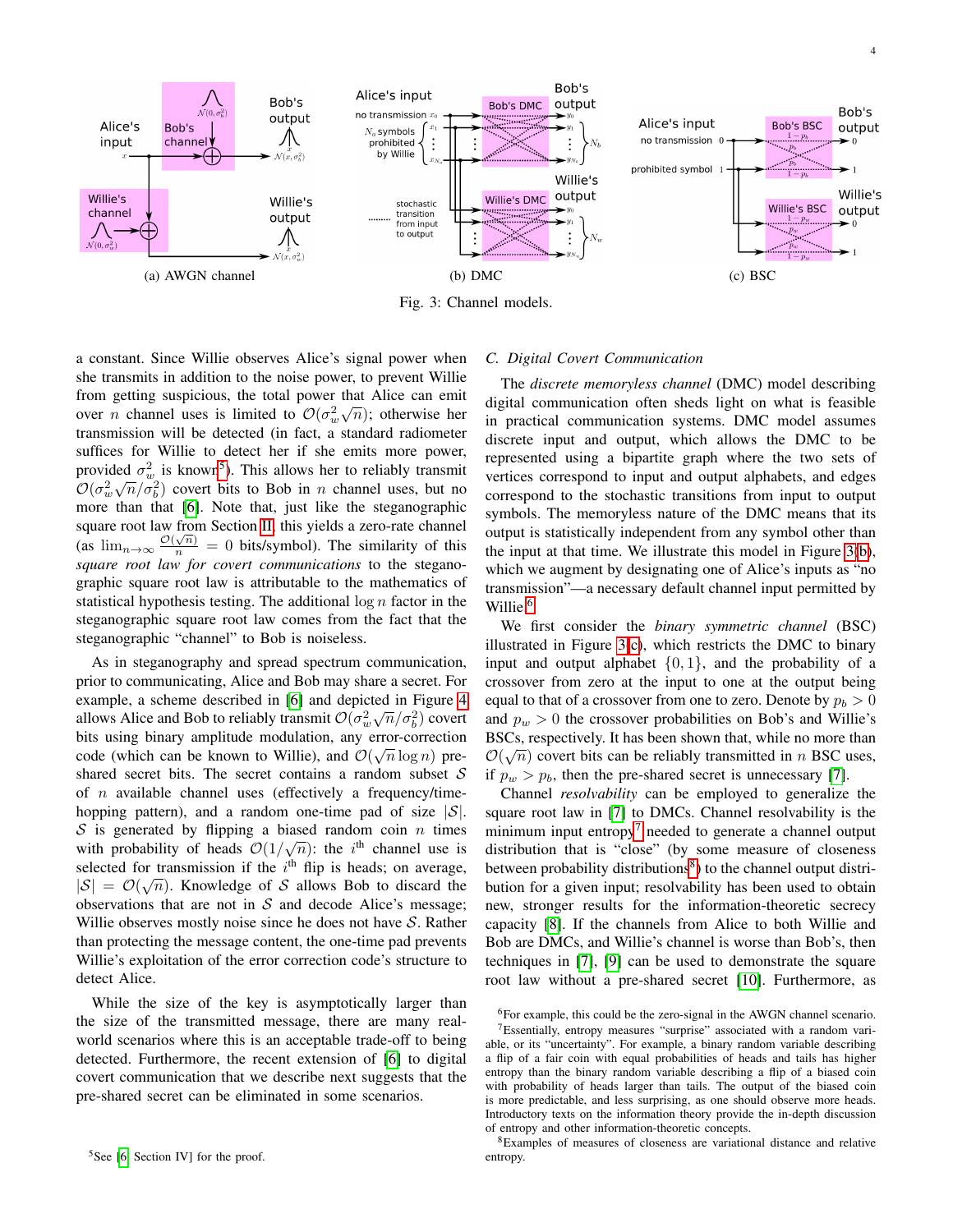<span id="page-4-0"></span>

Fig. 4: Design of a covert communication system that allows Alice and Bob to use any error-correction codes (including those known to Willie) to reliably transmit  $\mathcal{O}(\sqrt{n})$  covert bits using  $\mathcal{O}(\sqrt{n}\log n)$  pre-shared secret bits.

long as the Alice-to-Willie channel is known to Alice,  $\mathcal{O}(\sqrt{n})$ pre-shared secret bits are sufficient for covert communication when Willie's channel capacity is greater-than-or-equal to Bob's [\[10\]](#page-5-10). The results in [\[10\]](#page-5-10) can be adapted to AWGN channels as well: a covert communication scheme exists<sup>[9](#page-4-1)</sup> that uses  $\mathcal{O}(\sqrt{n})$  pre-shared secret bits, and, if the noise power at Willie's receiver is greater than that at Bob's receiver, then secret-less covert communication is achievable.

### *D. Willie's Ignorance of Transmission Time Helps Alice*

When deriving the square root laws, we assume that Willie knows *when* the transmission takes place, if it does. However, in many practical scenarios Alice and Bob have a pre-arranged time for communication that is unknown to Willie (e.g., a certain time and day). The transmission might also be short relative to the total time during which it may take place (e.g., a few seconds out of the day). If Willie does not know when the message may be transmitted, he has to monitor a much longer time period than the time required for the transmission. It turns out that Willie's ignorance of Alice's transmission time allows her to transmit additional information to Bob. Surprisingly, under some mild conditions on the relationship between the total available transmission time and the transmission duration, Alice and Bob do not even have to pre-arrange the communication time. The technical details of this work are provided in [\[11\]](#page-5-11).

## *E. Positive-rate Covert Communication*

The covert communication channels described above are zero-rate, since the average number of bits that can be covertly transmitted per channel use tends to zero as the number of channel uses  $n$  gets large. Here we discuss the possibility

of positive-rate covert communication, i.e. reliable transmission of  $\mathcal{O}(n)$  covert bits in n channel uses. In general, the circumstances that allow Alice to covertly communicate with Bob at positive rates occur either when Willie *allows* Alice to transmit messages containing information (rather than zerosignal) or when he is ignorant of the probabilistic structure of the noise on his channel (note that the applicability of the steganographic results [\[2\]](#page-5-2) here is limited since estimation of the probabilistic structure of the noise on Willie's channel is insufficient unless Alice can "replace" this noise rather than add to it). When Willie allows transmissions, the covert capacity is the same as the information-theoretic secrecy capacity (see [\[9\]](#page-5-9) for treatment of the DMCs). Incompleteness of Willie's noise model can also allow positive-rate covert communication: in the noisy digital channel setting, Willie's ignorance of the channel model is a special case of the scenario in [\[9\]](#page-5-9); while in the AWGN channel setting, random noise power fluctuations have been shown to yield positive-rate covert communication [\[12\]](#page-5-12). The latter result holds even when the noise power can be bounded; a positive rate is achieved because Willie does not have a constant baseline of noise for comparison.

## *F. Covert Broadcast*

Some of the results for the point-to-point covert communication in the presence of a single warden that are discussed in this section can easily be extended to scenarios with multiple independently-controlled receivers. For example, covert communication over an AWGN channel effectively imposes a power constraint on Alice. Since a pre-shared secret enables covert communication in this setting, if each receiver obtains it prior to communication, Alice can use standard techniques from network information theory to encode covert messages to multiple recipients. The extension to a multi-warden setting as well as other networked scenarios is the ongoing work discussed next.

<span id="page-4-1"></span><sup>&</sup>lt;sup>9</sup>Conceptually the covert communication scheme that uses  $\mathcal{O}(\sqrt{n})$  secret bits resembles the method that uses  $\mathcal{O}(\sqrt{n}\log n)$  secret bits as described in Figure [4](#page-4-0) and Section [III-B;](#page-2-4) however, its mathematical analysis is highly technical and is outside the scope of this article.